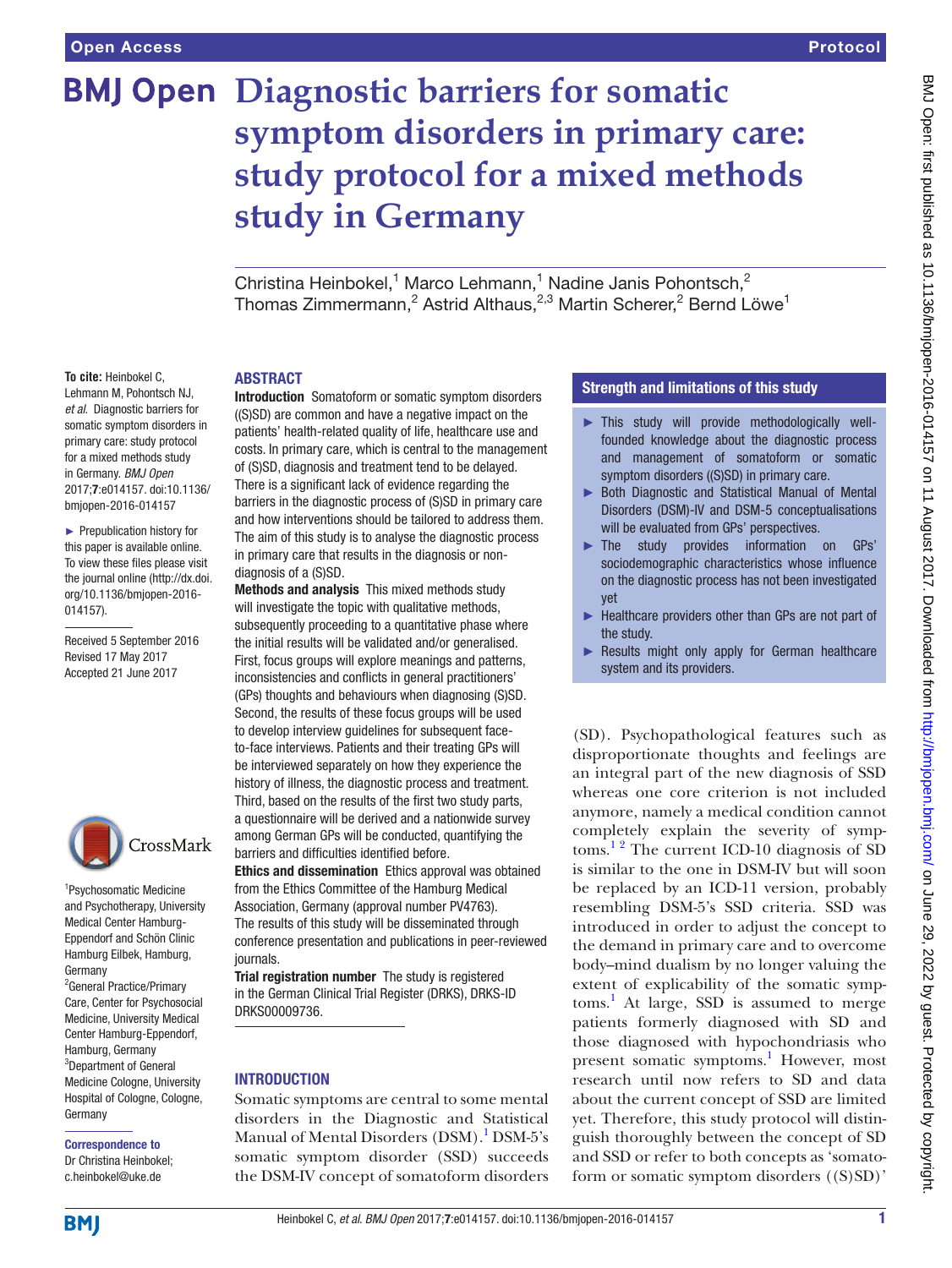in order to report precisely while taking the up-to-date diagnostic concept into account.

Primary care is central to the identification, management and treatment of SD. Given that patients with somatic complaints initially seek help in primary care settings but await specialised therapy on average for 6years,<sup>34</sup> it is of interest which diagnostic framework general practitioners (GPs) apply to these patients. Early detection and treatment of patients with SD is also important because these patients are at high risk for suicidal actions. $56$ However, there is a significant lack of evidence regarding the diagnostic process of SD in primary care and how interventions should be selected to address its barriers.<sup>[7](#page-4-3)</sup> The aforementioned conceptual shift further challenges this question.

The prevalence of SSD is estimated to be around  $5\% - 7\%$  in the general population.<sup>[1](#page-4-0)</sup> In the primary care setting, the prevalence of SD is reported within a wide range between 5% and  $35\%$ .<sup>[8–11](#page-4-4)</sup> In both inpatient and outpatient settings, SD are underdiagnosed.<sup>12–16</sup> The wide range in prevalence of SD in primary care settings indicates that diagnostic approaches, recognition or labels vary.<sup>15</sup> The diagnostic process is further challenged by high comorbidity rates with other psychological disorders, in particular anxiety disorders and depression. $^{11}$   $^{17-19}$ SD are associated with significantly reduced health-related quality of life, $^{20}$  their impact being comparable to diseases with clear organic origins.<sup>21</sup> Psychological interventions, for example, cognitive behavioural therapy, significantly improve symptoms and reduce healthcare costs. $20$   $22-26$ If not diagnosed and treated properly, ongoing medical investigations and procedures might cause iatrogenic harm and become a financial burden for society. $27-29$ These findings underline the importance of an early identification and stratification of patients suffering from  $(S)SD.$ 

In general, making the diagnosis of any condition consists of its identification from the patient's report of symptoms, knowing about its diagnostic criteria and recording it.<sup>[15](#page-5-0)</sup>

So far, few interventions have focused on overcoming barriers in diagnosing (S)SD: until now, the training of GPs in the assessment and treatment of patients with SD has not been shown to have any relevant effect on clinical outcome[.3 30 31](#page-4-1) Collaborative care approaches that include psychiatric consultations in primary care practices are promising. $32\frac{33}{2}$ 

A review from parts of our study group has given insight into possible barriers in diagnosing  $SD<sup>34</sup>$  $SD<sup>34</sup>$  $SD<sup>34</sup>$ . These barriers can be categorised as patient-related, doctor-related, interactional, situational and conceptual ones. For example, a preference for biomedical disease models is known to be a patient-related as well as doctor-related barrier. Limited time for a consultation is an example for a situational barrier. However, few of the included publications investigated GPs directly and identification of barriers to the diagnosis of (S)SD was mainly not the focus of the studies included. Furthermore, the review contains

studies regarding various psychosomatic diagnoses and syndromes and, therefore, results cannot easily be transferred to isolated (S)SD diagnoses. Lastly, the barriers could not be prioritised regarding their clinical impact and ground on different levels of methodological quality. Therefore, the importance for primary care of any of the listed barriers could not be assessed. Some barriers such as the nature of symptoms or the socio-medico-legal context are unlikely to be overcome. It is important, however, that these barriers are recognised so that resources and support can be directed reasonably. Barriers regarding communication, attitudes, behaviour or education could be addressed in interventional studies or public health initiatives. To this end, this study will explore the GPs' specific experiences within the diagnostic process of (S) SD.

### Aim

The aim of this mixed methods study is to analyse the diagnostic process in primary care that results in the diagnosis or non-diagnosis of a (S)SD and to give a concise description of this process.

The objectives of this study are:

- ► Methodologically sound approval of yet known barriers and identification of yet unknown barriers involved in the process of diagnosing (S)SD in primary care.
- ► Assessment of the relevance of the identified barriers.
- ► Development of recommendations to facilitate the diagnosis and management of (S)SD.

This study will provide insight into the GPs' views of their roles regarding patients with (S)SD—whether it is diagnosing, treating, guiding or keeping harm from these patients. It will be assessed in how far the conceptual shift from SD to SSD might influence the management of these patients. Moreover, the factors that hinder an early treatment of these patients will be explored.

### Methods and analysis **Study design**

A cross-sectional, qualitative-quantitative design as shown in [figure](#page-2-0) 1 will be used to identify barriers. It begins with qualitative methods and then proceeds to a quantitative phase where the initial results will be tested or generalised. The project consists of four parts: (1) Focus groups will be used to explore meanings and patterns, inconsistencies and conflicts in GPs' thoughts and behaviours when diagnosing (S)SD. (2) The results of these focus groups will be used to develop interview guidelines for the subsequent face-to-face interviews. Patients and their treating GPs will be interviewed separately on how they experience the history of illness, its diagnostic process and its treatment. In this part, distinct diagnostic processes of (S) SD will be analysed. (3) The difficulties identified in the diagnostic process in primary care will be quantified by means of a nationwide survey among German GPs. This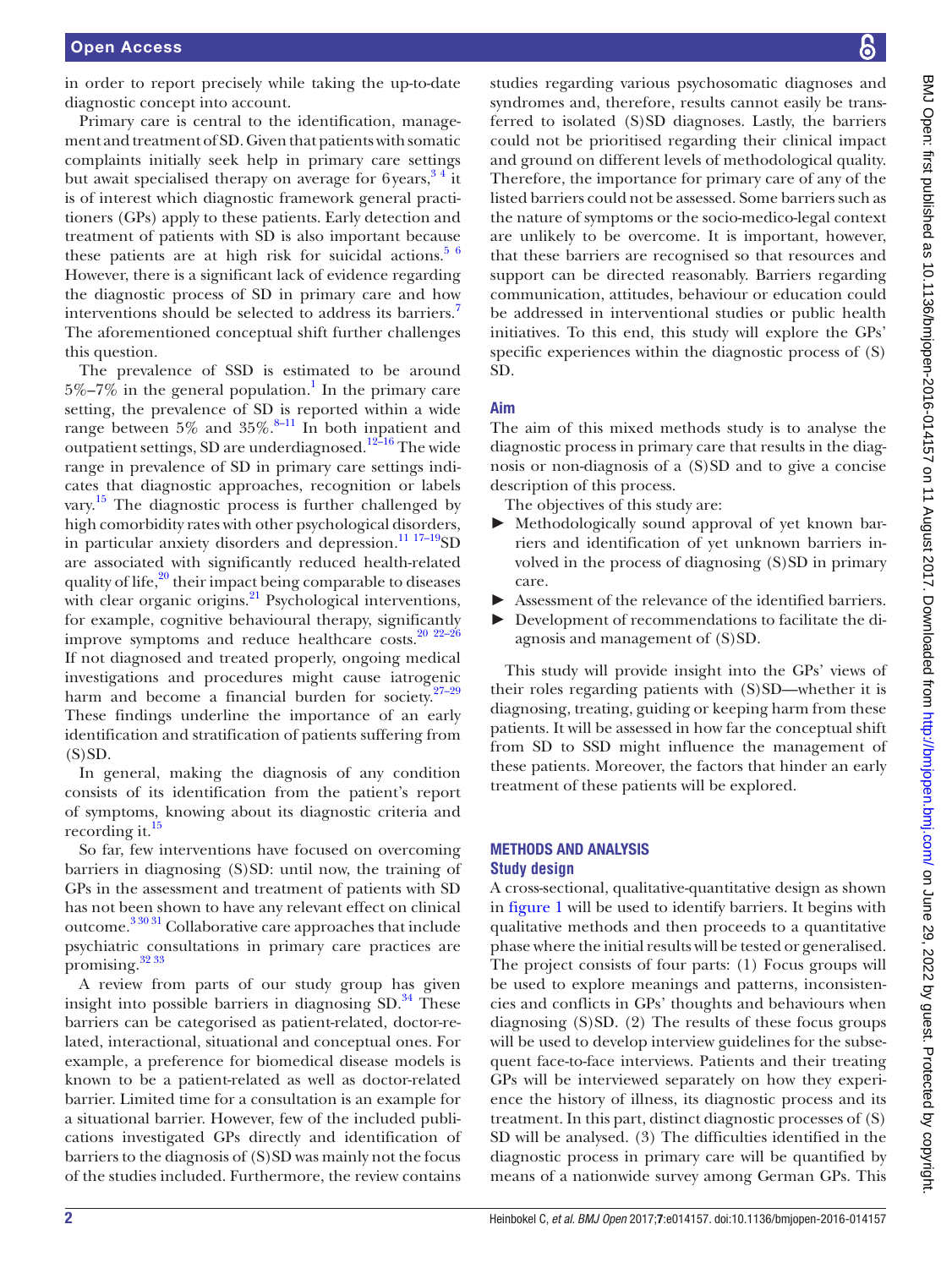## <span id="page-2-0"></span>Part I-II (qualitative) Focus groups **Dyadic interviews**

Figure 1 Study design.

questionnaire will also assess the acceptance of possible interventions. The study was started on 1 September 2015 and will be finished 31 July 2018.

Given that we are currently at the transition from the DSM-IV concept of SD to the DSM-5 concept of SSD, both diagnostic conceptualisations will be considered and diagnostic barriers and facilitators that are specific to each of them will be investigated. This study will be conducted in equal parts by the Institute for Psychosomatic Medicine and Psychotherapy and the Department of General Practice/Primary Care.

### Part I: Focus groups

Focus groups provide insight into GPs' opinions, multifaceted motivations and behaviours within the diagnostic process of (S)SD. Six focus groups, lasting 2hours each, will be conducted. The target population are GPs. Ten participants will be invited to each focus group to finally obtain a group of eight GPs. One pilot focus group will be conducted with GPs at the annual meeting of the German College of General Practitioners and Family Physicians. A random sample of 1000 GPs is planned to be invited by mail for the focus groups from the population of GPs in the Hamburg metropolitan area and adjacent counties of Lower Saxony and Schleswig-Holstein. The sample will be selected from a register maintained by the Department of General Practice/Primary Care at the University Medical Centre Hamburg-Eppendorf. Heterogeneity in GPs' gender, age, years of professional experience, specialised training in psychosomatic medicine and rural versus urban location of practice are considered possibly relevant variables for differing accounts about handling patients with (S)SD and are thus explicitly welcome. The invitation grants an allowance and credit points by the medical association of Hamburg for vocational training. GPs who participated in the Healthcare Network for Somatoform and Functional Disorders (SOFU-Net) project, a complex interventional study addressing the improvement of SDs' healthcare supply that was simultaneously being conducted in Hamburg, $35$  are excluded to prevent the influence of the programme affecting the results of the current study. At least 10% of GPs are expected to be willing to participate.<sup>36</sup>

Vignettes describing the history of patients with (S) SD will serve as stimuli for the focus groups. Those are created based on cases from the psychosomatic

### Part III (quantitative) Nationwide survey

outpatient department at the University Medical Center Hamburg-Eppendorf. The vignette characters vary in sex, age group and the main type of bodily complaints (pain of different location, functional disturbances in different organ systems and complaints centring on fatigue and exhaustion). Vignettes also vary regarding the ICD-codes that match best with the description given, the number of symptoms and diagnostic barriers that are implicitly embodied in the story. Vignettes are tailored to fulfil each diagnostic criterion of DSM-5's SSD and corresponding DSM-IV diagnoses to a different degree: some vignette characters have medically unexplained symptoms and some have a symptom-related medical disease. Some show excessive illness behaviour, thus fulfilling SSD B-criteria, others do not. The case vignettes offer critical information at specific points in the decision-making process that will be discussed in the focus groups. The case vignettes will be presented and participants will be asked to recount similar experiences and difficulties. Furthermore, they are asked how they relate themselves to these patients and which reactions the GPs expect from them. We want to know what makes the diagnosis of (S)SD difficult in this case and how GPs recognise (S)SD. GPs are asked how they document a tentative diagnosis of (S)SD and how (if at all) they inform their patients about it. Finally, GPs are encouraged to tell their own feelings when facing a patient similar to the vignette character.

Participants will be asked about their strategies in recognising (S)SD and helpful or so far missing tools for diagnosing. Next, the new DSM-5 diagnostic criteria will be introduced to the GPs. Their perceptions of this novelty as well as its impact on routine care will be discussed. Finally, central statements of the clinical practice guideline on 'functional, non-specific and somatoform physical complaints"[7](#page-4-3) by the German Association of the Scientific Medical Societies will be presented and participants will be asked about their feelings regarding guideline recommendations and about difficulties in realising the key features of the abovementioned guideline.

### Part II: Dyadic interviews

Many studies concentrate on either patients' or GPs' perspective.[37](#page-5-8) Individual interviews with dyads of patients and their treating GPs close this gap and allow for detecting and understanding the needs of both parties and how they perceived the diagnostic process. These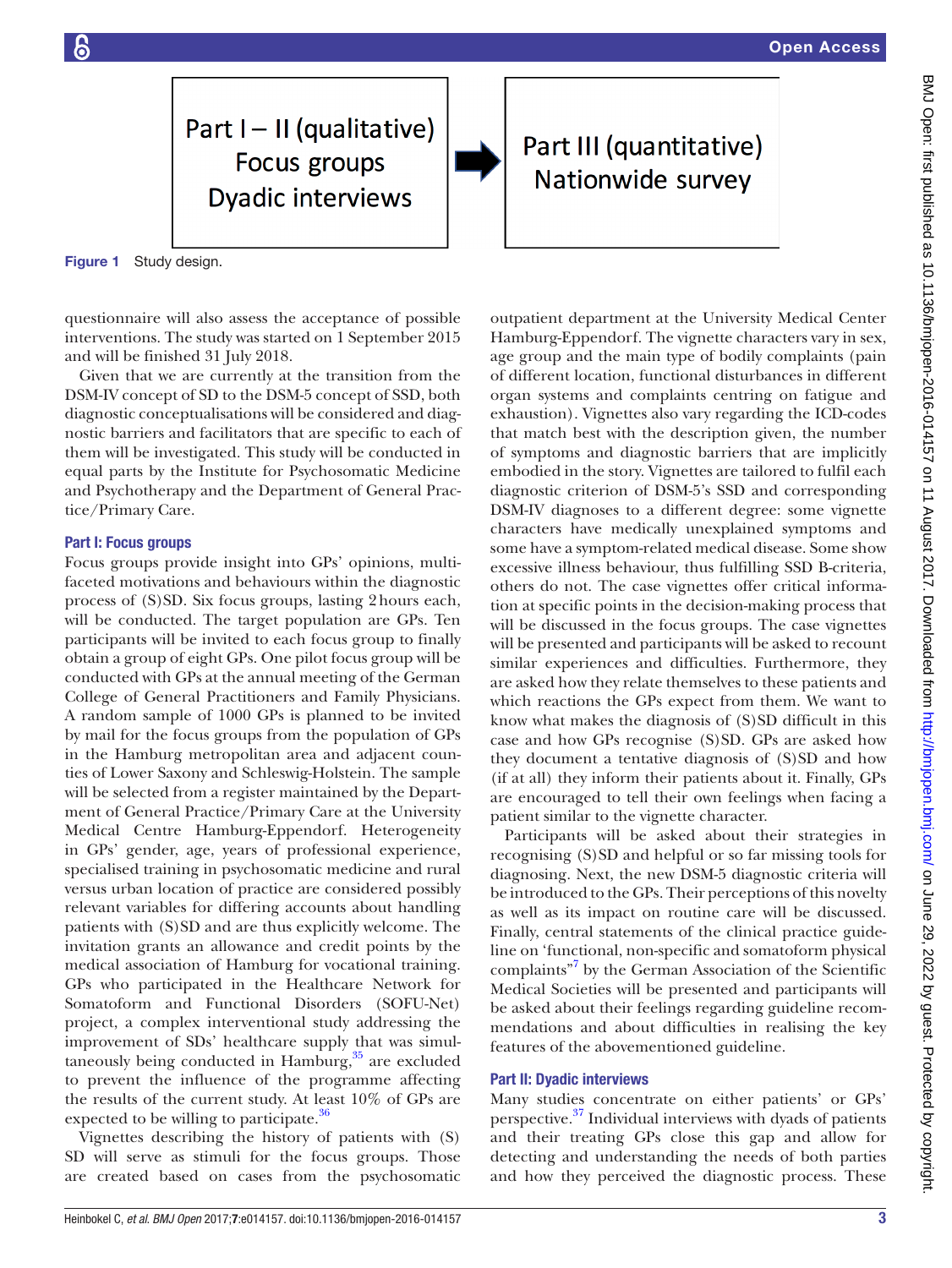### Open Access

interviews will depict relationships and dynamics between patients and their GPs and thus help exploring complementary or contrasting perspectives.<sup>37</sup> Linked interviews seem appropriate to explore ideas for improving healthcare supply. Results from the focus groups will be used to develop interview guidelines for GPs and patients.

GPs will be recruited for interviews as depicted in Part I. GPs who were part of SOFU-Net will be allowed to participate in this part of the study. The participating GPs will be given instructions regarding the required patients' characteristics in order to reduce selection bias. The GP recruits relevant patients of her or his choice whom she or he has seen and to whom an ICD-10 diagnosis of the F45 category or the DSM-5 SSD diagnostic criteria apply. Patients and GPs will be interviewed separately. The interview guideline for these semistructured interviews will be developed by researchers from both institutes based on the results of the content analyses of the focus group discussions. Additionally, participating patients will be interviewed using the relevant parts of the WHO Composite International Diagnostic Interview and the structured clinical interview for DSM disorders to allow for comparison of the cases. We aim for 15 dyadic interviews and perform ongoing qualitative analyses. Depending on the results, another 10 interviewees for 5 dyadic interviews will be recruited. Interviews will last 60–120min each. GPs and patients will receive an allowance for their interviews.

### Part III: Survey

Based on the content analyses of focus groups and dyadic interviews, a questionnaire will be developed to validate the obtained results in a representative sample of GPs in Germany. The survey will quantify GPs (dis)agreement towards items which comprise the barriers involved in the diagnostic process of (S)SD found to be relevant in the aforementioned parts of this study. GPs will also be asked to rate the clinical utility of both the DSM-IV and DSM-5 conceptualisations of (S)SD. The survey will also evaluate what kind of interventions GPs would prefer or find helpful in order to mitigate diagnostic barriers.

Information on GPs' sociodemographic characteristics such as age, gender, years of professional experience or special training in psychosomatic medicine will be gathered to allow for comparisons of subpopulations of the GPs. A two-phase pretest will be performed with a qualitative part that evaluates comprehensibility and acceptability and a standard, quantitative part.<sup>[38](#page-5-9)</sup> Afterwards, this questionnaire will be used in a national survey. To conduct a nationwide survey, we will outline our sampling strategy: our target population is GPs who currently work in a private practice in Germany. We aim for a representative sample. To create a sampling frame, we will gather data from online physicians' databases of the German federal states' associations of statutory health insurance physicians and the German federal states' medical associations.

Recruitment of GPs is known to be difficult.<sup>39</sup> To receive a high response rate, we will send two reminders after 2

and 4weeks, respectively. Furthermore, the participants will be offered a financial incentive.

### Data analysis

Qualitative data from focus groups and dyadic interviews will be digitally recorded and transcribed verbatim by a trained student research assistant. The transcriptions will be analysed independently by one researcher from the Department of Psychosomatic Medicine and Psychotherapy and one researcher from the Department of Primary Medical Care according to the recommendation of qualitative content analysis. $40-42$  First, both researchers will separately analyse the fragmented passages in the text and then discuss it to reach consensus regarding both the assigned categories and codes. Code categories will be developed using both a conventional strategy, that is, extracting categories directly from the text data and a directed approach, deriving categories from our study groups' review.[42](#page-5-12) To assist the analysis, MaxQDA software will be used. Statistical analysis of quantitative data will be performed with R and SPSS software.

### Ethics and dissemination

The aim of this study is to thoroughly analyse the process that leads to a diagnosis or non-diagnosis of (S) SD in primary care. A mixed method approach is used to explore and weight GPs attitudes and experiences in diagnosing (S)SD. Ethics approval was obtained from the Ethics Committee of the Hamburg Medical Association on 07.04.2015, approval number PV4763. Qualitative research is useful in exploring decision making processes and can provide information for large-scale quantitative studies.<sup>43</sup> Quantitative research, however, explores the relationships between measurable variables and outcomes. Our qualitative–quantitative approach will allow data to be cross-checked from multiple sources to search for patterns in the data and will give a more detailed and balanced picture of the way (S)SD is dealt with in primary care. This approach will assess the relevance of known barriers, enhancing the reliability of previous studies' findings.

Furthermore, we will investigate GPs self-concept regarding management of (S)SD. Findings will be used to derive strategies and tools to improve diagnosis and management of patients with (S)SD. Since training of GPs has not shown relevant effects on clinical outcomes such as somatisation severity, hypochondriacal fears or physical functioning yet,  $3^{30}$  31 other or improved measures have to be identified that fit both GPs' and patients' needs. These measures might address GPs, other medical care providers, patients or other groups engaged. The results of this study will help to shorten the diagnostic delay. This might affect the patients' outcome, the GPs' contentment with the diagnostic process and decreases healthcare costs.[3 24](#page-4-1)

### Strengths and limitations

Healthcare providers other than GPs are not part of this study despite their role in the management of (S)SD.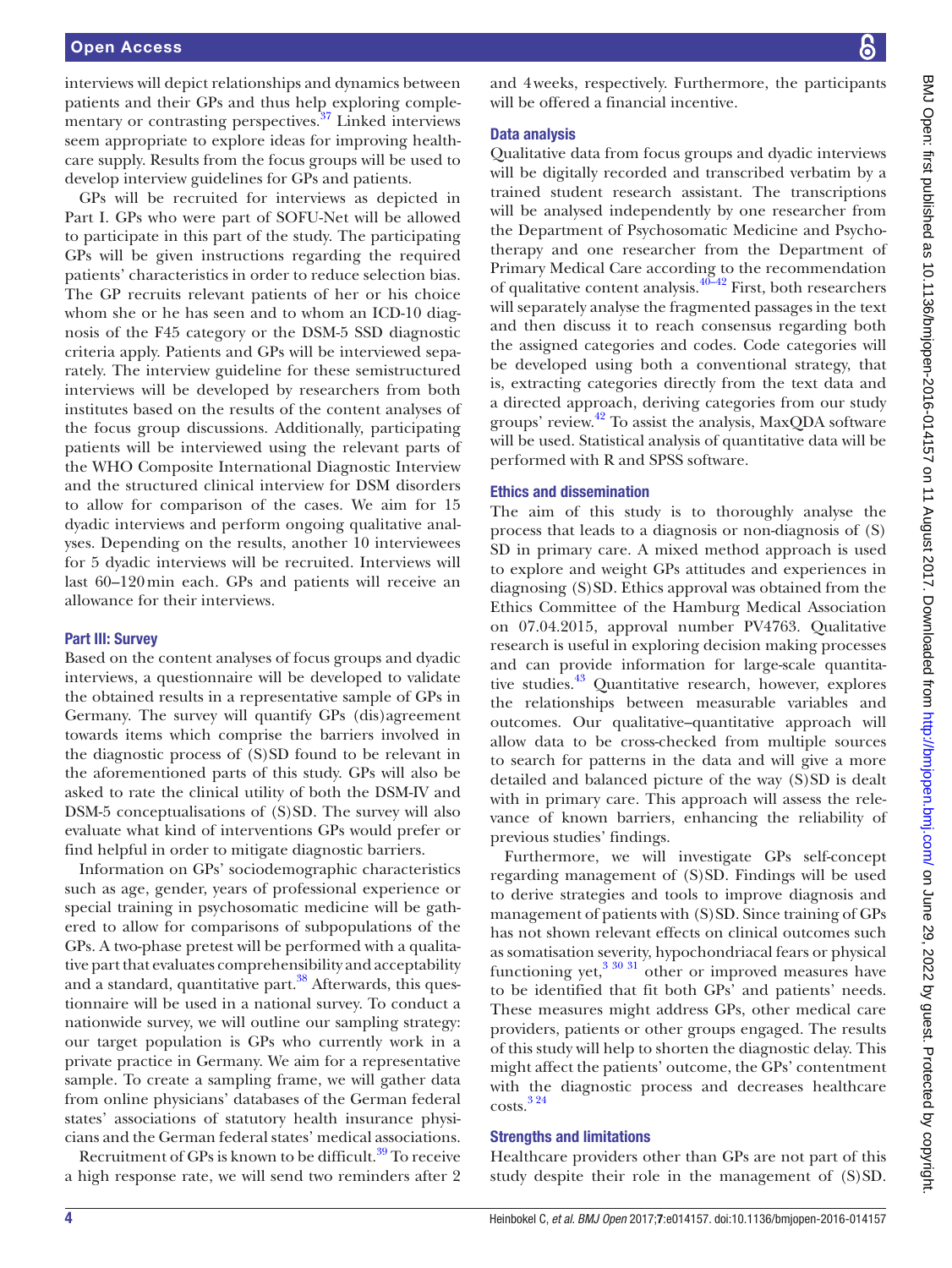Consequently, we do not consider every actor who might hinder or facilitate diagnosing or non-diagnosing of a (S) SD. The methods used do not allow for direct investigation of the diagnostic process; thus, our results are based on other parties' assessment and judgement. Furthermore, participating GPs will not necessarily be aware of the fact that they do not recognise (S)SD. Non-recognition or non-diagnosing of a condition can be due to several factors, including missing knowledge or awareness, unconscious avoidance or an intentional strategy, for example, to save a patient from disincentives or stigmatisation. Thus, we cannot expect getting direct insight into mechanisms that lead to possible non-recognition of (S)SD. The results might reflect aspects being specific for German healthcare providers and the German healthcare system and therefore might possibly not apply for other countries. DSM is a classification system not commonly used in non-psychiatric settings in Germany. The concepts of Bodily (Di-)Stress Disorder/ Syndrome that focus on symptom counts and clusters coexist and might also be relevant, especially in primary care settings, when integrated in the upcoming ICD-11 and ICD-11 Primary Healthcare.  $44-47$ 

The shift in the diagnostic concept of (S)SD has done a 180° turn over the question of a symptom's explanation which makes comparison with previous findings difficult[.48 49](#page-5-15) GPs perception of this conceptual change and their assessment of its impact on their daily practice will therefore be investigated in this project. Unlike patients' characteristics that might influence the diagnostic process of  $SD$ ,<sup>16</sup> comparatively little is known about physicians' characteristics that might influence the diagnosis. This study will therefore encompass relevant sociodemographic characteristics of a representative sample of German GPs. Compared with depression, $50\,51$  little is yet known about the impact of an early diagnosis of SSD in primary care.

### **CONCLUSION**

This study will provide methodologically sound knowledge about the diagnostic process and management of (S)SD, its barriers and difficulties in primary care. Investigating the factors that explain current professional practice and any reasons for resisting new practices is the basis for tailoring interventions. Efforts to change professional practice are more likely to succeed when these factors are considered. $52$  Therefore, the results of this study might provide a basis for the development of problem-solving approaches. Especially tailored interventions can help to reduce implementation barriers of evidence based recommendations.[53](#page-5-19) The question of whether adequate treatment of (S)SD will begin earlier if barriers and difficulties that hinder a diagnosis of (S) SD in primary care are better understood and resolved, might be investigated in a follow-up project. Finally, the relation between recognition, diagnosis and outcome has to be addressed in a further study.

The results of this study will be presented to researchers, physicians and other actors through conference talks and publications in relevant journals. The fact that this study will allow for derivation of measures that improve both the patients' outcomes and cost-effectiveness makes it relevant for key stakeholders. To this end, a final report will be published to report the study's results.

Contributors CH drafted this manuscript. The study's principal investigators BL and MS designed the study with AA and obtained the funding and ethics' approval. NJP, TZ and ML and CH advanced the concept, prepared the study, conduct the study and analyse the data. All authors read and approved the final manuscript.

Funding This study is supported by the Deutsche Forschungsgemeinschaft (DFG); principal investigators are Martin Scherer (SCHE 1689/5-1), Astrid Althaus (AL 1459/5-1) and Bernd Löwe (LO 766/13-1). The project will be conducted, analysed, interpreted and published independently from the funding source.

Competing interests None declared.

Ethics approval Ethics Committee of the Hamburg Medical Association, Germany.

Provenance and peer review Not commissioned; externally peer reviewed.

Open Access This is an Open Access article distributed in accordance with the Creative Commons Attribution Non Commercial (CC BY-NC 4.0) license, which permits others to distribute, remix, adapt, build upon this work non-commercially, and license their derivative works on different terms, provided the original work is properly cited and the use is non-commercial. See: [http://creativecommons.org/](http://creativecommons.org/licenses/by-nc/4.0/) [licenses/by-nc/4.0/](http://creativecommons.org/licenses/by-nc/4.0/)

© Article author(s) (or their employer(s) unless otherwise stated in the text of the article) 2017. All rights reserved. No commercial use is permitted unless otherwise expressly granted.

### **REFERENCES**

- <span id="page-4-0"></span>1. American Psychiatric Association. *Diagnostic and statistical manual of mental disorders*. 5th ed. Washington, DC: American Psychiatric Publishing, 2013.
- 2. American Psychiatric Association. *Diagnostic and statistical manual of mental disorders*. 4th ed, Text Revision. Washington, DC: American Psychiatric Publishing, 2000.
- <span id="page-4-1"></span>3. Rief W, Martin A, Rauh E, *et al*. Evaluation of general practitioners' training: how to manage patients with unexplained physical symptoms. *[Psychosomatics](http://dx.doi.org/10.1176/appi.psy.47.4.304)* 2006;47:304–11.
- 4. Henningsen P, Jakobsen T, Schiltenwolf M, *et al*. Somatization Revisited. *[J Nerv Ment Dis](http://dx.doi.org/10.1097/01.nmd.0000152796.07788.b6)* 2005;193:85–92.
- <span id="page-4-2"></span>5. Wiborg JF, Gieseler D, Fabisch AB, *et al*. Suicidality in primary care patients with somatoform disorders. *[Psychosom Med](http://dx.doi.org/10.1097/PSY.0000000000000013)* 2013;75:800–6.
- 6. Wiborg JF, Gieseler D, Löwe B. Suicidal ideation in german primary care. *[Gen Hosp Psychiatry](http://dx.doi.org/10.1016/j.genhosppsych.2013.02.001)* 2013;35:366–9.
- <span id="page-4-3"></span>7. Schaefert R, Hausteiner-Wiehle C, Häuser W, *et al*. Non-specific, functional, and somatoform bodily complaints. *[Dtsch Arztebl Int](http://dx.doi.org/10.3238/arztebl.2012.0803)* 2012;109:803–13.
- <span id="page-4-4"></span>8. Steinbrecher N, Koerber S, Frieser D, *et al*. The prevalence of medically unexplained symptoms in primary care. *[Psychosomatics](http://dx.doi.org/10.1016/j.psym.2011.01.007)* 2011;52:263–71.
- 9. Roca M, Gili M, Garcia-Garcia M, *et al*. Prevalence and comorbidity of common mental disorders in primary care. *[J Affect Disord](http://dx.doi.org/10.1016/j.jad.2009.03.014)* 2009;119:52–8.
- 10. Haller H, Cramer H, Lauche R, *et al*. Somatoform disorders and medically unexplained symptoms in primary care. *[Dtsch Arztebl Int](http://dx.doi.org/10.3238/arztebl.2015.0279)* 2015;112:279–87.
- <span id="page-4-6"></span>11. Löwe B, Spitzer RL, Williams JB, *et al*. Depression, anxiety and somatization in primary care: syndrome overlap and functional impairment. *[Gen Hosp Psychiatry](http://dx.doi.org/10.1016/j.genhosppsych.2008.01.001)* 2008;30:191–9.
- <span id="page-4-5"></span>12. Schaefert R, Laux G, Kaufmann C, *et al*. Diagnosing somatisation disorder (P75) in routine general practice using the International classification of primary Care. *[J Psychosom Res](http://dx.doi.org/10.1016/j.jpsychores.2010.05.003)* 2010;69:267–77.
- 13. Warren JW, Clauw DJ. Functional somatic syndromes: sensitivities and specificities of self-reports of physician diagnosis. *[Psychosom](http://dx.doi.org/10.1097/PSY.0b013e31827264aa)  [Med](http://dx.doi.org/10.1097/PSY.0b013e31827264aa)* 2012;74:891–5.
- 14. Levenson JL. The somatoform disorders: 6 characters in search of an author. *[Psychiatr Clin North Am](http://dx.doi.org/10.1016/j.psc.2011.05.006)* 2011;34:515–24.